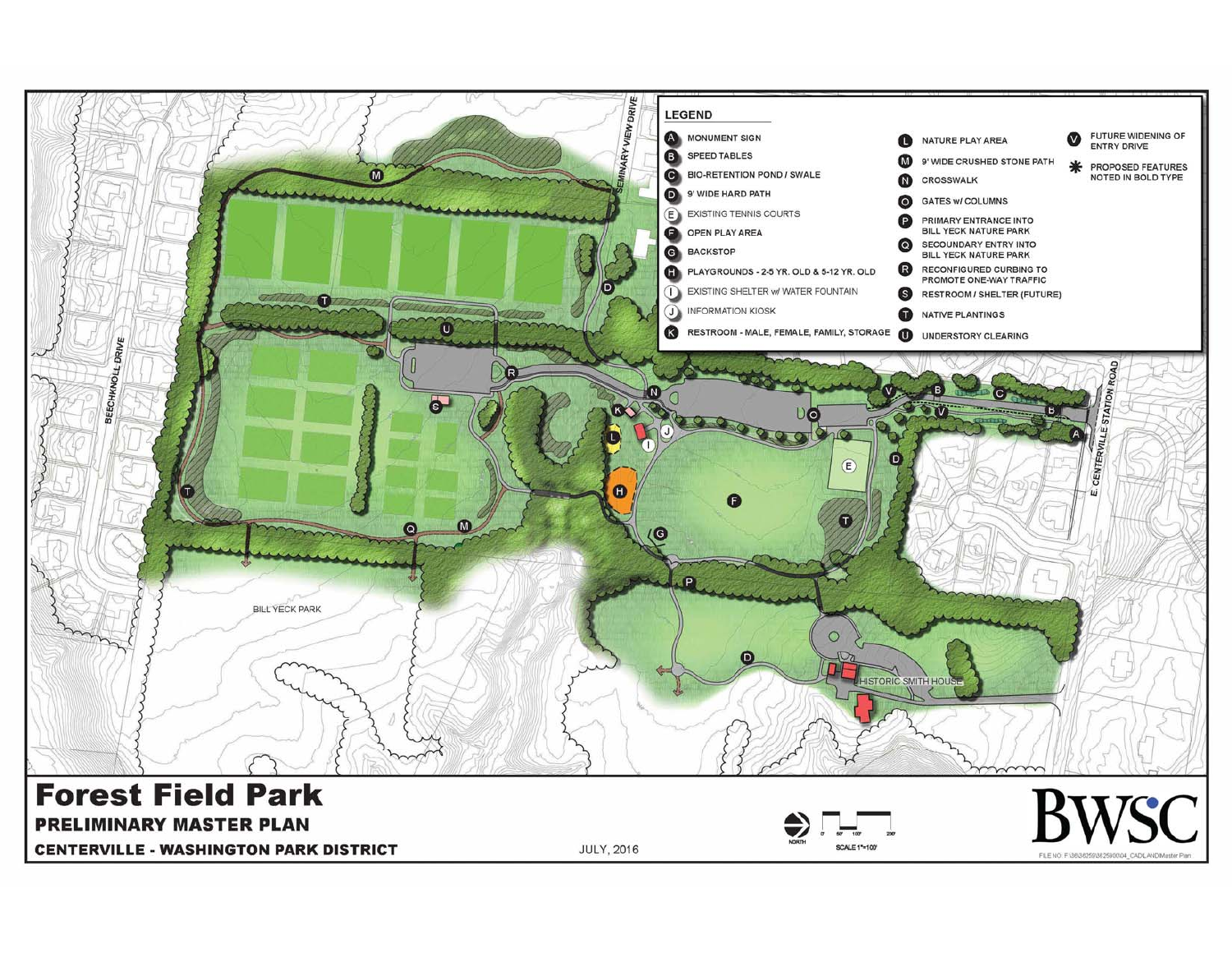

## **How are we improving Forest Field Park?**

**A- Monument Sign** – we are going to build a new sign that more clearly identifies Forest Field Park while re-emphasizing the CWPD brand.

**B- Speed Tables** – much like the speed tables at the CWPD Headquarters, these speed tables will help control the speed of those entering and exiting the park and helping to increase the safety of all park users. One of the speed tables will also serve as a crossing for a new path connecting the Park to Centerville Station Road.

**C- Bio-Retention Ponds/Swales** – due to the relatively flat topography along the entry drive, there are several areas along the drive in which stormwater does not routinely drain away. The ponds/swales will allow the water to remain and filter through the soil rather than forcing the same water onto the drive and ultimately into pipes.

**D-9' Wide Hard Path** – from Centerville Station Road to Seminary View Drive to the north parking lot, a hard path will be built to serve several purposes: all-season walkable path, a fully accessible path for those with disabilities, improved connectivity from east to west and north to south. The path will be 9' wide which will allow for easy two-way traffic.

**F-Open Play Area** – this will be an area open to all types of structured and unstructured play and activity.

**G-Backstop** – to assist in the open play, a backstop will help keep control of errant balls during certain ball games.

**H-Playground** – two new playgrounds will be introduced to this area meeting the needs of both 2- 5 year-old and 5-12 year-old children of all abilities. The equipment and layout will meet all national standards while providing a stimulating experience for children.

**K-Restroom Building** – adjacent to the shelter will be a restroom facility that will have separate restrooms for male, female and family. A small storage room will be included in the building for cleaning and maintenance purposes. The building will be intended for use by all park visitors.

**L-Nature Play Area** – just like the new playgrounds, this play area will provide a stimulating experience for children. Again, following national standards, this play area will serve to make a more meaningful introduction to nature and how a child can interact and learn from it.

**M- 9' Wide Crushed Stone Path** – in concert with the hard path, this less structured path will serve to provide access to all parts of Forest Field Park.

**N-Crosswalks** – in an effort to increase safety within the park, crosswalks are being added where the new path system crosses both the entry drive and the drive between parking lots.